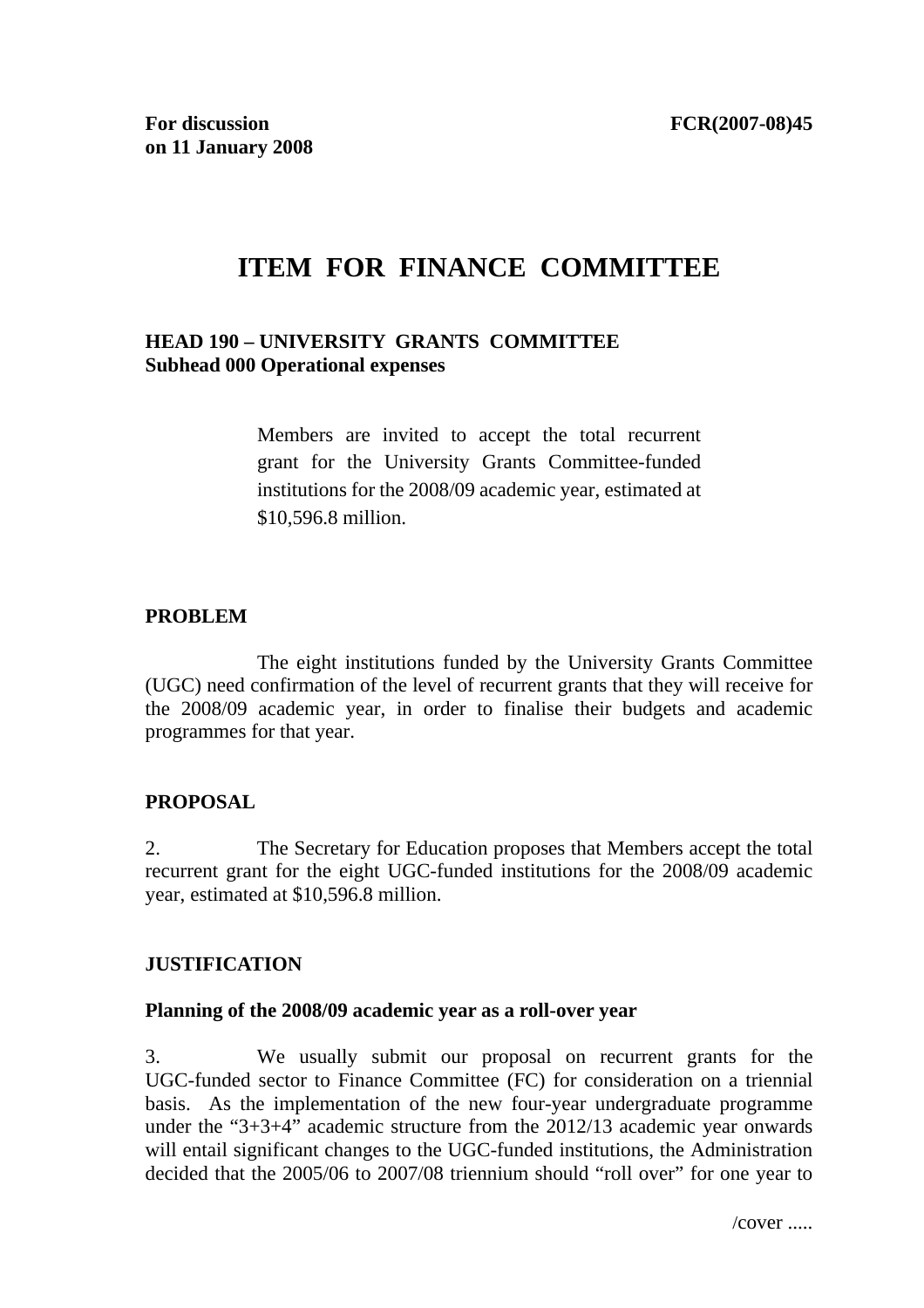### **FCR(2007-08)45 Page 2**

cover the 2008/09 academic year, and correspondingly postpone the next triennium to cover the academic years 2009/10 to 2011/12. This will give the institutions, the UGC and the Administration more time to consider the academic planning as well as the associated funding requirements from the 2012/13 academic year onwards, when we will introduce the new four-year undergraduate programme under the "3+3+4" academic structure.

4. For the 2008/09 roll-over year, only a few changes will be introduced in respect of the overall student numbers (mainly in the increase in senior year places) and their distribution, and for accommodating necessary changes in manpower requirements for specific sectors.

### **Student number targets**

5. The UGC's recommendations on the distribution of student number targets (by institution and by study level) are set out at Enclosure 1. In summary, the number of publicly-funded First-Year-First-Degree (FYFD) places will be maintained at 14 500 full-time-equivalent (fte). The number of publicly-funded sub-degree (SD) and taught postgraduate (TPg) places will decrease by 112 fte and 185 fte respectively in the 2008/09 roll-over year, mainly due to the residual effect of the Administration's decision to phasing out SD and TPg programmes that fail to meet the retention criteria for subvention. At the research postgraduate (RPg) level, the total approved student number will remain at 4 765 fte. Encl. 1

> 6. In view of the development of the self-financing post-secondary sector, there is a rapidly increasing demand for publicly-funded senior year undergraduate places at the UGC-funded institutions to provide more articulation opportunities for SD holders and holders of relevant qualifications. There are 1 934 publicly-funded senior year undergraduate places (i.e. 967 places in each of Year 2 and Year 3) in the 2007/08 academic year. To address the rapid increase of SD graduates, UGC will provide an additional 960 Year 2 places in the 2008/09 roll-over year, and hence the total number of senior year places will increase to 2 894 places (i.e. 1 927 Year 2 places and 967 Year 3 places) in the 2008/09 roll-over year.

### **Cash Limit for the UGC-funded sector**

7. The Administration determines the level of recurrent grants to the UGC-funded sector (known as the Cash Limit) by deducting from the institutions' estimated total recurrent funding requirements an assumed income of the institutions which includes income from tuition fees<sup>Note</sup> and other sources (mainly interest and investment income).

/8. .....

Note The Administration has decided that the indicative tuition fees for the 2008/09 academic year will remain at their current levels.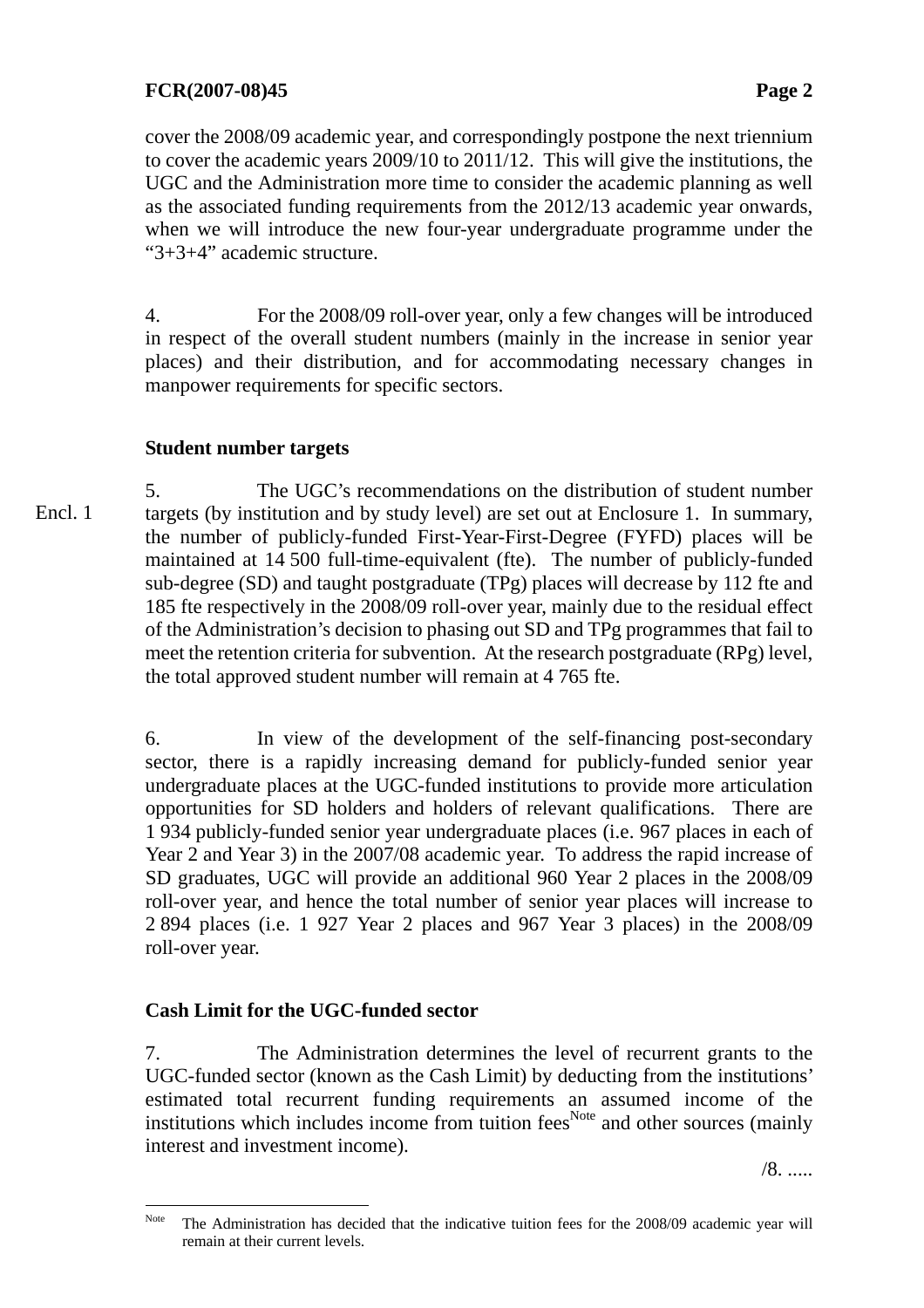8. The Cash Limit for the UGC-funded institutions proposed for the 2008/09 roll-over year is \$10,596.8 million, reflecting –

- (a) necessary price adjustments to the UGC-funded sector's current funding requirement in accordance with the established mechanism, including cumulative inflation over the 2005/06 to 2007/08 triennium as well as civil service pay increase in 2007;
- (b) necessary adjustments for changes in student number targets in the 2008/09 academic year; and
- (c) a higher level of institutions' other assumed income reflecting the higher interest rate environment as compared with the previous triennium.

9. Regarding paragraph 8(b) above, the distribution of student number targets by institution and level of study is shown at Enclosure 1. In line with the arrangement for the 2004/05 roll-over year and the 2005/06 to 2007/08 triennium, we have not adjusted the Cash Limit downwards to reflect the reduction in publicly-funded TPg programmes. The savings that would otherwise accrue to the Government will instead be kept by the UGC for redeployment to finance, inter alia, the provision of additional senior year places and additional RPg places which will be allocated to individual institutions as detailed in Enclosure 1.

10. In accordance with established practices for assessing the triennial funding for the institutions, we have not taken into account the additional requirements for government funding to support the UGC Home Financing Scheme introduced in October 1998 and refund of Government rent and rates. We will provide additional funding for the institutions to meet the costs of these items separately in the usual manner.

### **Allocation of resources among the eight institutions**

Encl. 2

11. Subject to the total recurrent grant of \$10,596.8 million being accepted by the FC, the UGC will allocate the resources among the eight institutions in accordance with its methodology for determining the levels of recurrent grants to the individual institutions. The methodology, as detailed at Enclosure 2, gives a reasonably rigorous and precise assessment of the resources required to meet the teaching and research requirements of each institution.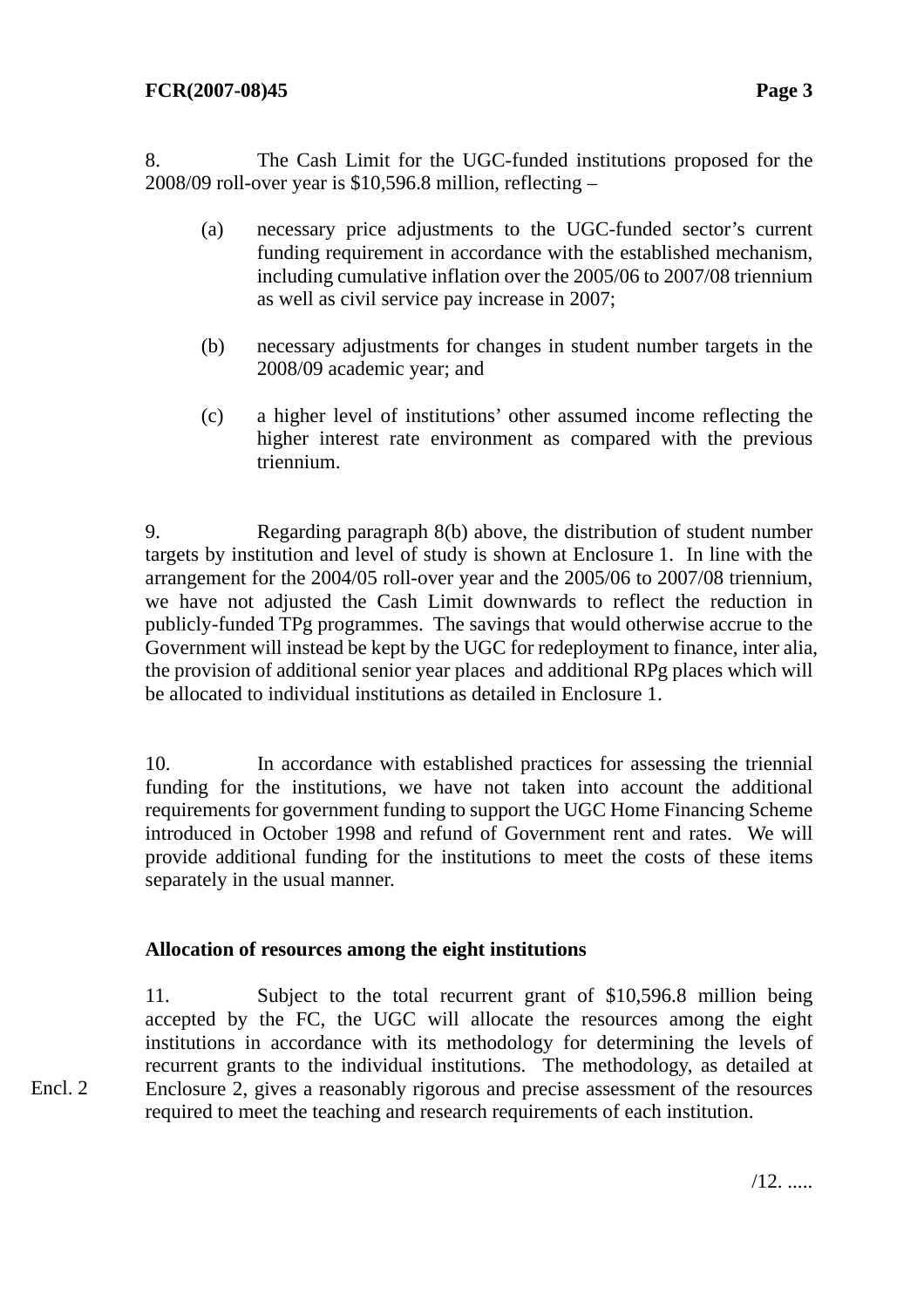#### **FCR(2007-08)45 Page 4**

12. Based on the methodology mentioned above, the UGC's plan for allocation of resources among the eight UGC-funded institutions in the 2008/09 roll-over year, as compared with the approved allocation for 2005/06 to 2007/08 triennium, is as follows –

|                                                                 | <b>Academic year (July to June)</b> |                |          |                |
|-----------------------------------------------------------------|-------------------------------------|----------------|----------|----------------|
|                                                                 | 2005/06                             | 2006/07        | 2007/08  | 2008/09        |
|                                                                 |                                     | (in \$million) |          |                |
| City University of Hong Kong<br>(a)                             | 1,294.7                             | 1,189.1        | 1,141.6  | 1,213.3        |
| Hong Kong Baptist University<br>(b)                             | 555.9                               | 557.9          | 558.0    | 604.1          |
| Lingnan University<br>(c)                                       | 196.7                               | 203.6          | 203.8    | 260.6          |
| The Chinese University of Hong Kong<br>(d)                      | 2,178.0                             | 2,145.2        | 2,144.7  | 2,208.6        |
| The Hong Kong Institute of Education<br>(e)                     | 536.1                               | 504.2          | 445.5    | 479.8          |
| The Hong Kong Polytechnic University<br>(f)                     | 1,648.8                             | 1,595.6        | 1,559.3  | 1,648.9        |
| The Hong Kong University of Science and<br>(g)<br>Technology    | 1,218.8                             | 1,207.1        | 1,189.9  | 1,256.6        |
| The University of Hong Kong<br>(h)                              | 2,144.9                             | 2,059.8        | 2,030.0  | 2,123.5        |
| Sub-total                                                       | 9,773.9                             | 9,462.5        | 9,272.8  | 9,795.5        |
| <b>Earmarked Research Grants</b>                                | 505.9                               | 605.9          | 605.9    | 656.0          |
| Grants for Restructuring and Collaboration                      |                                     |                |          |                |
| Activities                                                      | 123.6                               | 132.5          | 158.8    | $\overline{0}$ |
| <b>Grants for Research Development Activities</b>               | 123.6                               | 132.5          | 158.8    | 45.3           |
| <b>Central Allocation Vote</b>                                  | 10.0                                | 100.0          | 100.0    | 100.0          |
| <b>Total Recurrent Grants to the UGC-funded</b><br>institutions | 10,537.0                            | 10,433.4       | 10,296.3 | 10,596.8       |

- Note : (1) The reasons for the decrease in funds retained centrally by the UGC (i.e. the Grants for Restructuring and Collaboration Activities and Grants for Research Development Activities) are as follows:
	- (a) Grants for Research Development Activities in the 2005/06 to 2007/08 triennium were largely used for the 450 additional RPg places, which have been allocated to the individual institutions in 2008/09 as detailed in Enclosure 1, as well as for provision of additional funds to the Research Grants Council which is included in the Earmarked Research Grants in 2008/09; and
	- (b) The funds previously shown under Grants for Restructuring and Collaboration Activities have primarily been used to fund the additional senior year places from 2008/09 onwards (please see paragraph 6).
	- (2) Figures may not add up to the corresponding totals owing to rounding.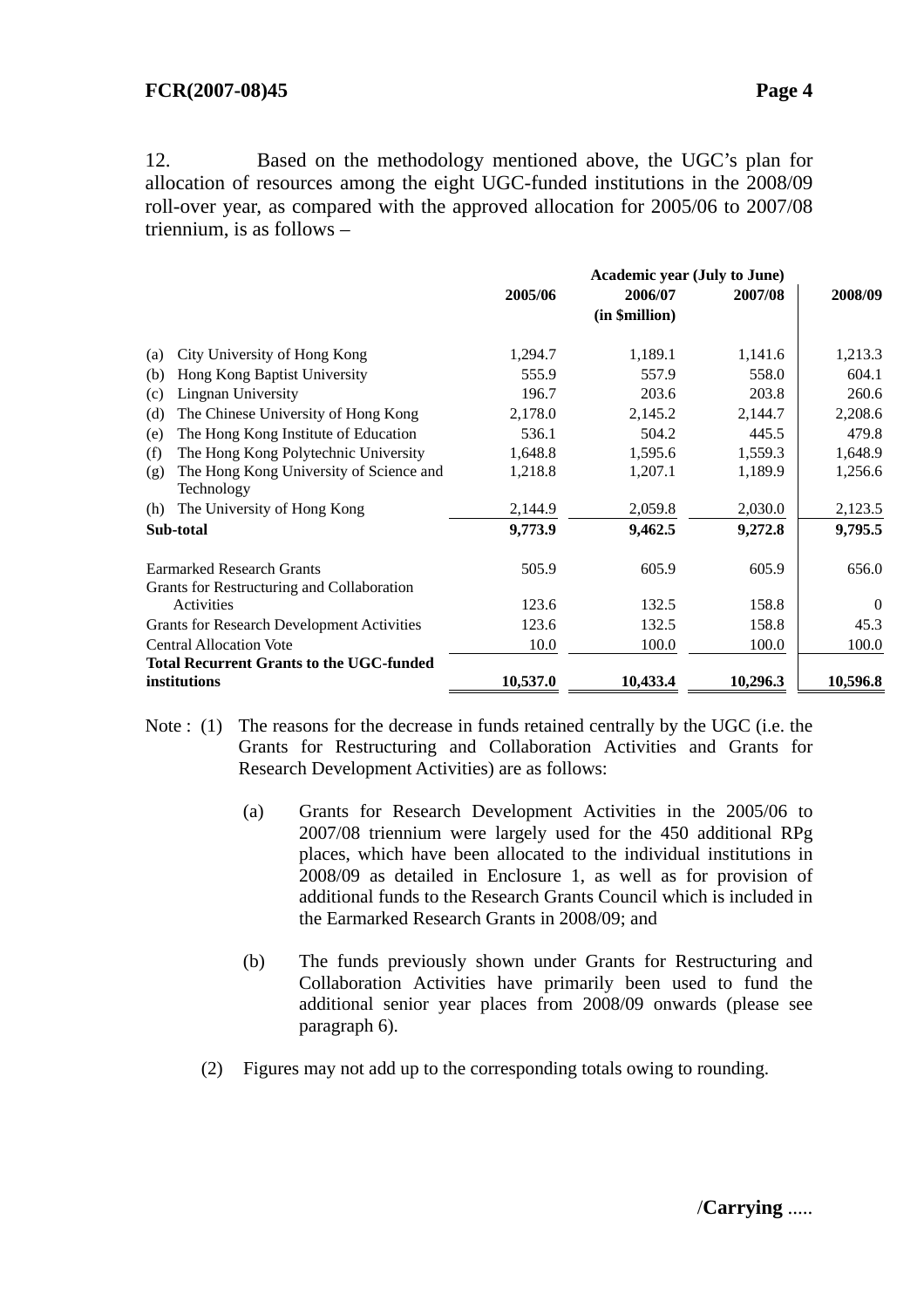#### **Carrying over of unspent funds across triennia**

13. In February 2001, Members approved the arrangement for each institution to carry up to 20% of its recurrent grant allocated by the UGC in a triennium to the next as reserve. In considering the funding for the 2004/05 roll-over year in February 2004, Members agreed that for the purpose of carrying unspent fund to the next triennium, the 2004/05 roll-over year should be regarded as an extension of the 2001/02 to 2003/04 triennium and institutions were allowed to carry unspent funds up to 20% of their total respective recurrent grants for the four academic years from 2001/02 to 2004/05 to the 2005/06 to 2007/08 triennium. We intend to follow the same practice in the 2008/09 roll-over year, and to allow the institutions to carry unspent funds up to 20% of their total respective recurrent grant for the four academic years from 2005/06 to 2008/09 to the 2009/10 to 2011/12 triennium.

### **FINANCIAL IMPLICATIONS**

14. The recommended Cash Limit of \$10,596.8 million for the 2008/09 academic year has an estimated cashflow of \$7,947.6 million in the 2008-09 financial year and \$2,649.2 million in the 2009-10 financial year. Subject to Members' agreement, we will include the necessary provision in the 2008-09 and 2009-10 Draft Estimates.

15. In line with the established arrangement, the Cash Limit, once determined, will not be adjusted during the period except for adjustments to take into account changes in the indicative tuition fee levels (hence the assumed tuition fee income in the funding formula), any new initiatives from the Government and any further civil service pay adjustment.

16. The changes to student numbers may have consequential financial implications outside the recurrent funding recommendations of \$10,596.8 million, such as student financial assistance in the form of grants and loans, as well as capital subventions for construction of campus buildings and/or student hostels.

### **PUBLIC CONSULTATION**

17. The Legislative Council Panel on Education considered the above proposal at its meeting on 10 December 2007 and Members had no objection to the proposed allocations. Some Members expressed concern about maintaining the number of FYFD places at 14 500 fte. In this regard, it is relevant to note that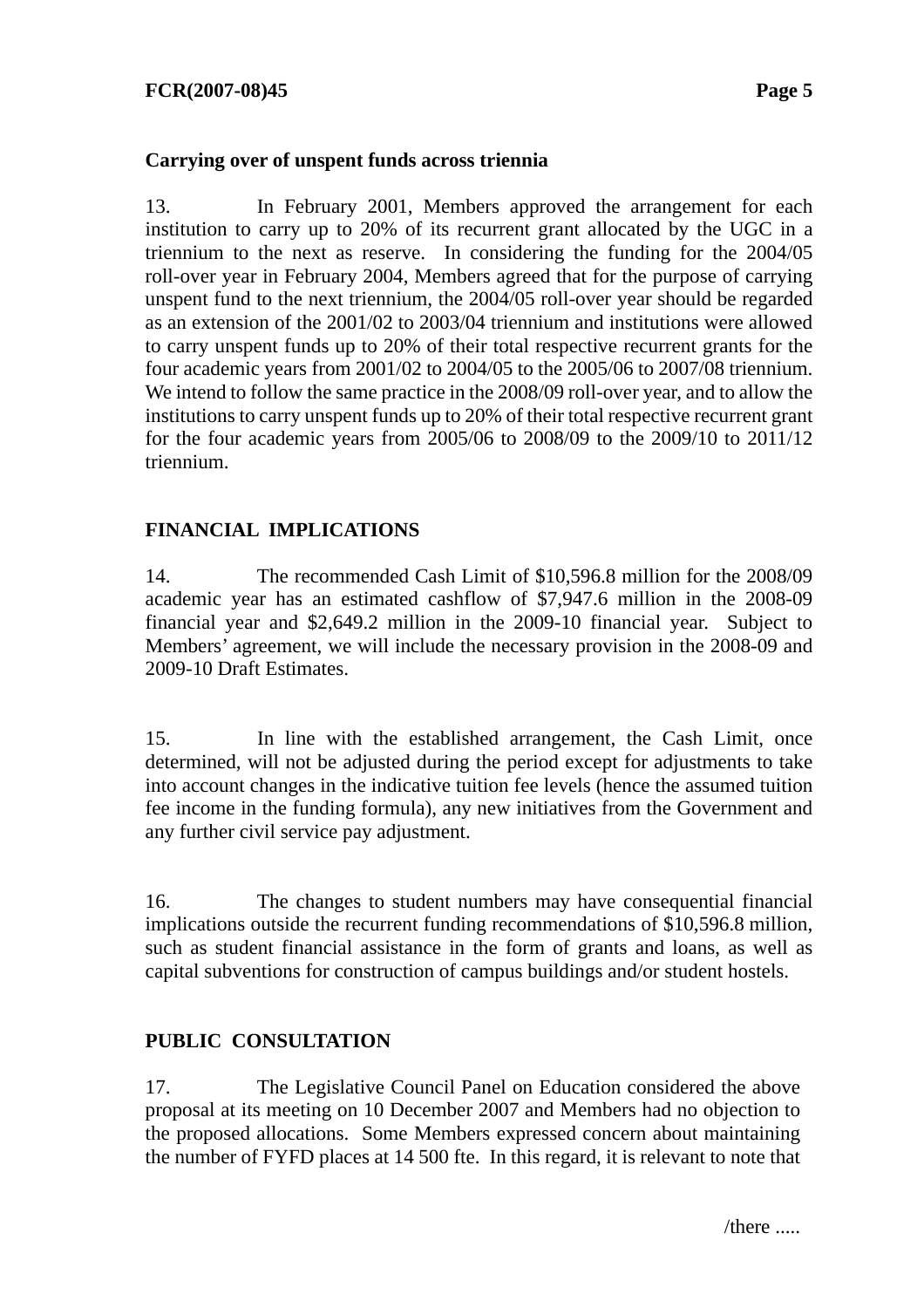there will be an additional 960 Year 2 senior year places from the 2008/09 roll-over year onwards as mentioned in paragraph 6 above. Separately, Members raised questions on whether the funding allocation was acceptable to Hong Kong Institute of Education (HKIEd), and whether the salary levels of HKIEd were comparable with those at other institutions. The Clerk to Panel has written to the HKIEd to seek direct confirmation. On the issue of salary levels, all UGC-funded institutions have been given autonomy to determine their own staff salaries from 1 July 2003 onwards, after the deregulation of salary scales as approved by the FC vide FCR (2003-04)5 dated 11 April 2003. The staff grades and salary scales adopted by the eight UGC-funded institutions will be sought from the institutions and the information will be distributed to Members when it is available. A Member also requested that the various items of recurrent funding for 2008/09 to be listed out in comparison with the 2005/06 to 2007/08 triennium. The information is now shown in paragraph 12 above.

---------------------------------------

Education Bureau January 2008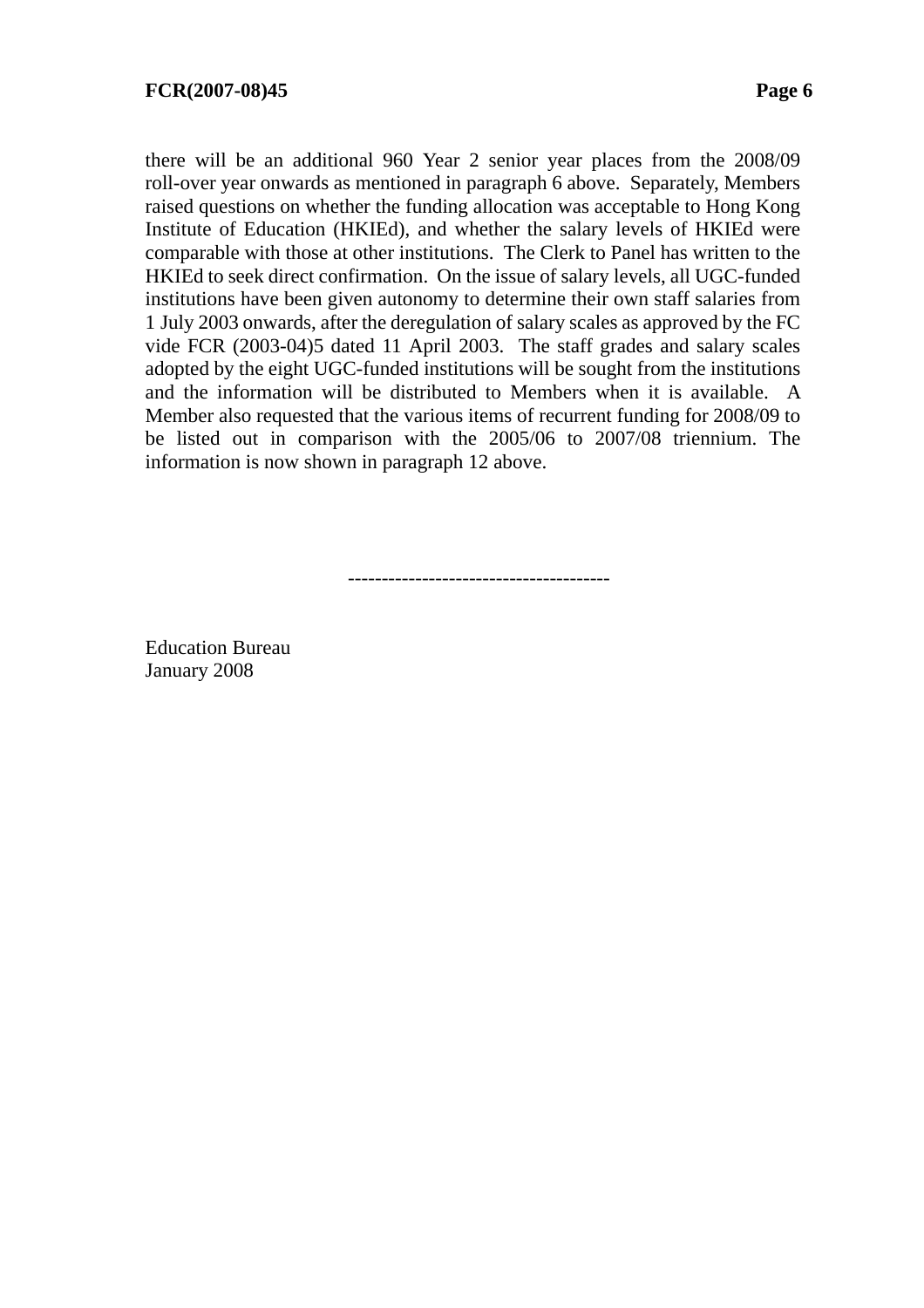| <b>Institution</b>                                 | <b>Taught Postgraduate</b> |
|----------------------------------------------------|----------------------------|
| City University of Hong Kong                       | 53                         |
| Hong Kong Baptist University                       | 355                        |
| Lingnan University                                 |                            |
| The Chinese University of Hong Kong                | 700                        |
| The Hong Kong Institute of Education               | 490                        |
| The Hong Kong Polytechnic University               | 38                         |
| The Hong Kong University of Science and Technology |                            |
| The University of Hong Kong                        | 798                        |
| <b>Total</b>                                       | 2434                       |

#### **Final distribution of indicative Student Number Targets in Full-time Equivalent (FTE) for 2008/09**

| <b>Institution</b>                                 | <b>Research Postgraduate</b> |
|----------------------------------------------------|------------------------------|
| City University of Hong Kong                       | 421                          |
| Hong Kong Baptist University                       | 160                          |
| Lingnan University                                 | 42                           |
| The Chinese University of Hong Kong                | 1 3 7 8                      |
| The Hong Kong Institute of Education               |                              |
| The Hong Kong Polytechnic University               | 431                          |
| The Hong Kong University of Science and Technology | 961                          |
| The University of Hong Kong                        | 1 372                        |
| <b>Total</b>                                       | 4765                         |

|                                                    | <b>Degree</b>           |
|----------------------------------------------------|-------------------------|
| Institution                                        | (total number including |
|                                                    | senior year places)     |
| City University of Hong Kong                       | 7758                    |
| Hong Kong Baptist University                       | 4 3 4 5                 |
| Lingnan University                                 | 2 2 5 9                 |
| The Chinese University of Hong Kong                | 9 5 24                  |
| The Hong Kong Institute of Education               | 2931                    |
| The Hong Kong Polytechnic University               | 8 207                   |
| The Hong Kong University of Science and Technology | 5 605                   |
| The University of Hong Kong                        | 9 1 5 9                 |
| <b>Total</b>                                       | 49788                   |

/**Institution** .....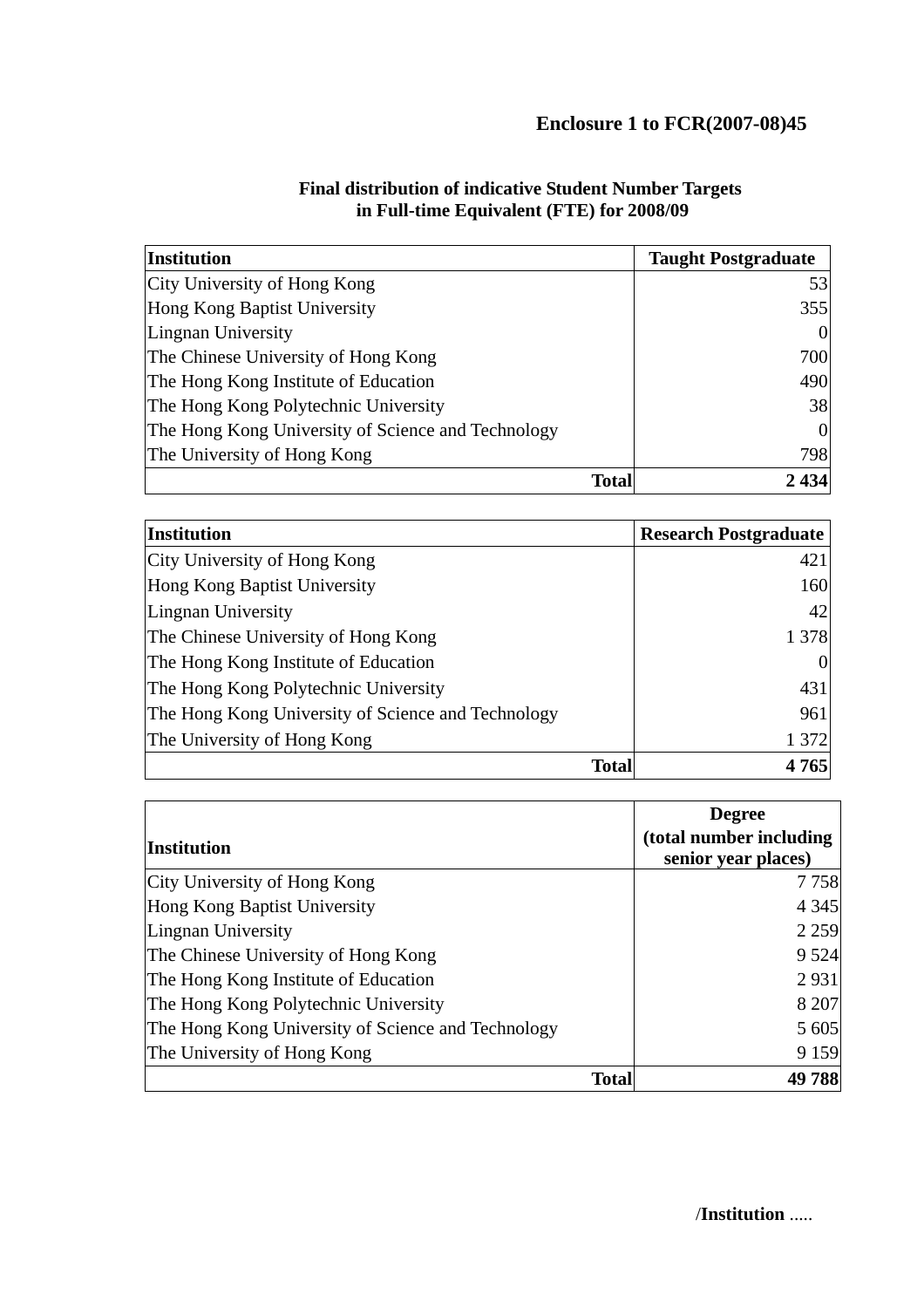| <b>Institution</b>                                 | <b>Undergraduate Senior</b><br><b>Year Places</b> * |
|----------------------------------------------------|-----------------------------------------------------|
| City University of Hong Kong                       | 944                                                 |
| Hong Kong Baptist University                       | 300                                                 |
| Lingnan University                                 | 192                                                 |
| The Chinese University of Hong Kong                | 190                                                 |
| The Hong Kong Institute of Education               | $\left($                                            |
| The Hong Kong Polytechnic University               | 964                                                 |
| The Hong Kong University of Science and Technology | 114                                                 |
| The University of Hong Kong                        | 190                                                 |
| Total                                              | 2894                                                |

\* - numbers incorporated in 'Degree' table above.

| Institution                                        | <b>First-Year-First-Degree</b><br>Places <sup>*</sup> |
|----------------------------------------------------|-------------------------------------------------------|
| City University of Hong Kong                       | 2 2 1 2                                               |
| Hong Kong Baptist University                       | 1 2 9 4                                               |
| Lingnan University                                 | 676                                                   |
| The Chinese University of Hong Kong                | 2946                                                  |
| The Hong Kong Institute of Education               | 468                                                   |
| The Hong Kong Polytechnic University               | 2 3 1 1                                               |
| The Hong Kong University of Science and Technology | 1846                                                  |
| The University of Hong Kong                        | 2 7 4 7                                               |
| <b>Total</b>                                       | 14 500                                                |

\* - numbers incorporated in 'Degree' table above.

| Institution                                        | <b>Sub-Degree</b> |
|----------------------------------------------------|-------------------|
| City University of Hong Kong                       | 1 0 6 6           |
| Hong Kong Baptist University                       |                   |
| Lingnan University                                 |                   |
| The Chinese University of Hong Kong                | $\theta$          |
| The Hong Kong Institute of Education               | 1 2 9 3           |
| The Hong Kong Polytechnic University               | 3 1 2 5           |
| The Hong Kong University of Science and Technology |                   |
| The University of Hong Kong                        |                   |
| <b>Total</b>                                       | 5 484             |

/**Institution** .....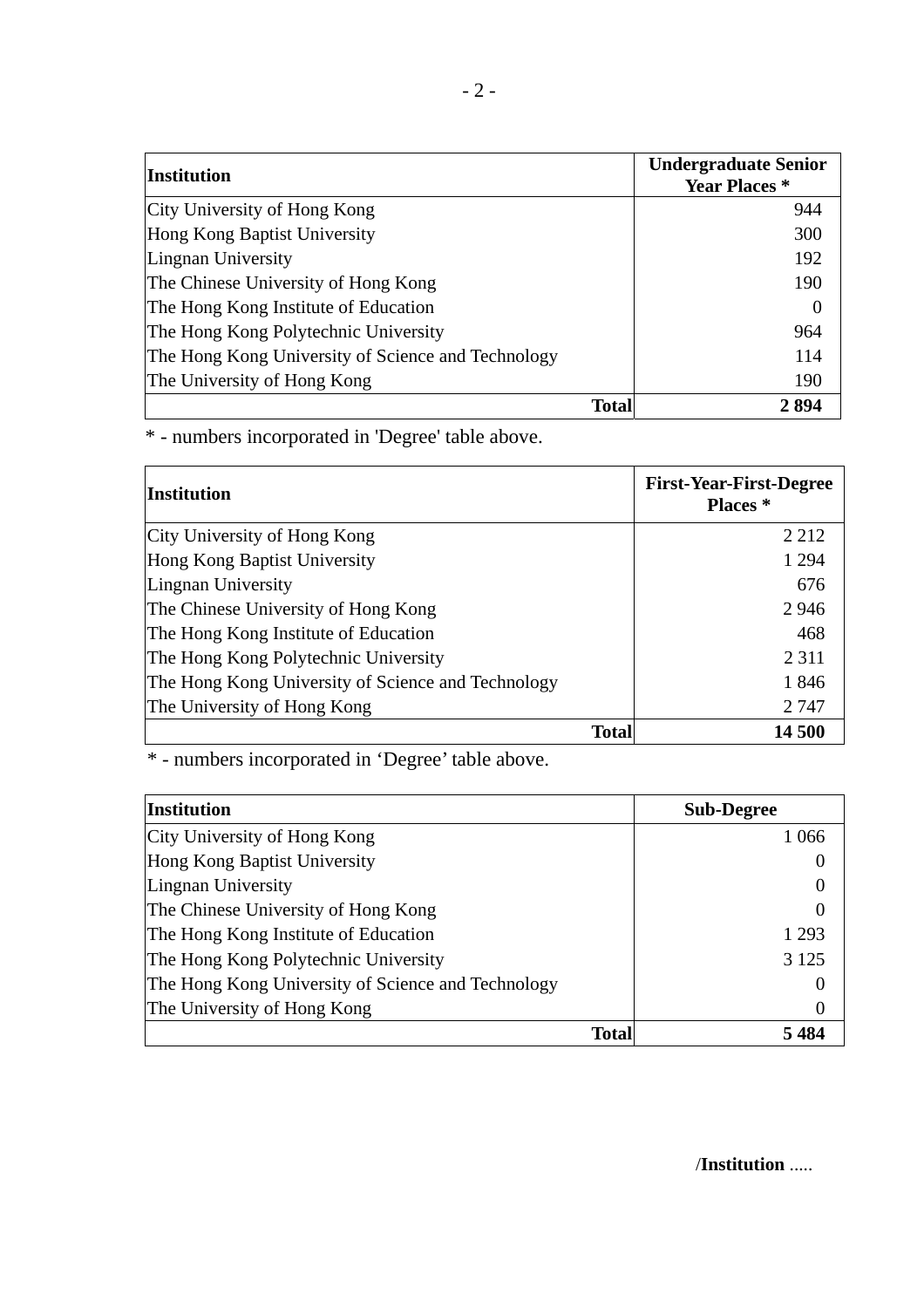| <b>Institution</b>                                 | <b>Total Enrolment#</b> |
|----------------------------------------------------|-------------------------|
| City University of Hong Kong                       | 9 2 9 7                 |
| Hong Kong Baptist University                       | 4 8 6 0                 |
| Lingnan University                                 | 2 3 0 1                 |
| The Chinese University of Hong Kong                | 11 602                  |
| The Hong Kong Institute of Education               | 4 7 1 4                 |
| The Hong Kong Polytechnic University               | 11 801                  |
| The Hong Kong University of Science and Technology | 6 5 6 6                 |
| The University of Hong Kong                        | 11 329                  |
| Total                                              | 62 471                  |

# Include all the 2 894 senior year places.

Note: Figures may not add up to the corresponding totals owing to rounding.

---------------------------------------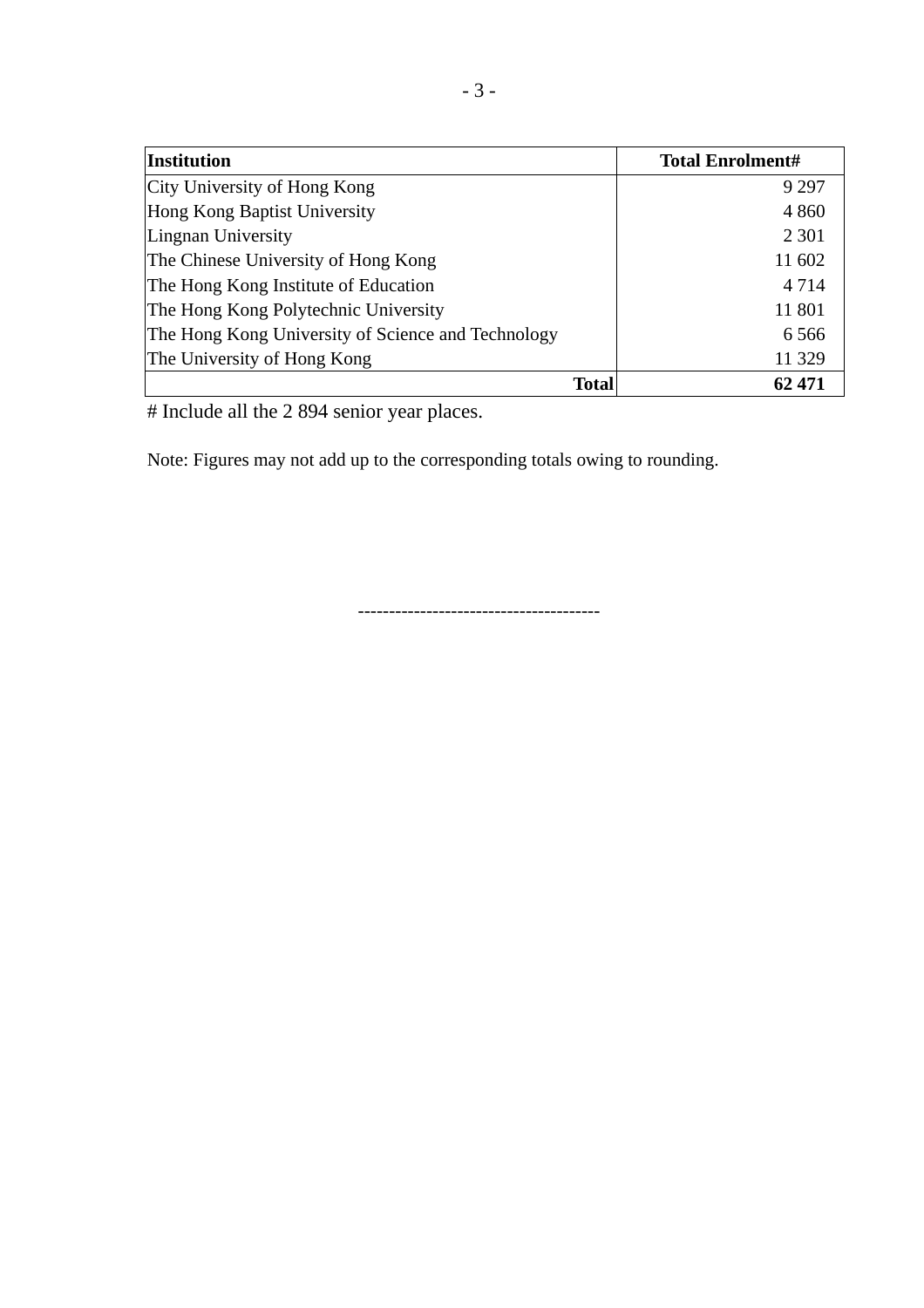### **Methodology for Determining the Levels of Recurrent Grants for the UGC-funded Institutions**

 The UGC funding methodology was developed in 1994 and has been used since then for the assessment of the triennial recurrent grants. It has been reviewed and improved to ensure that it is appropriate to current circumstances.

2. Recurrent grants to each UGC-funded institution basically comprise a block grant and funds provided for specific purposes. The purpose of the UGC recurrent grants is to fund institutions to support pursuit of their different roles and missions in teaching and research.

### **BLOCK GRANT**

3. In the 2008/09 roll-over year, the amount of block grants to the sector as a whole continues to comprise four elements –

- (a) Teaching about 68%
- (b) Research about 20%
- (c) Performance and Role Related about 10%
- (d) Professional Activity about 2%

#### **Teaching Element**

Annex

4. The Teaching element is based on the student numbers, their study levels (i.e. sub-degree, undergraduate, taught postgraduate and research postgraduate), mode of study (i.e. part-time and full-time) and disciplines of study. Some subjects are more expensive than others because they require special equipment, laboratory or more staff time, etc. Relative cost weightings by broad academic programme categories have been grouped into three price groups since the 2005/06 to 2007/08 triennium, as shown at Annex.

/**Research** .....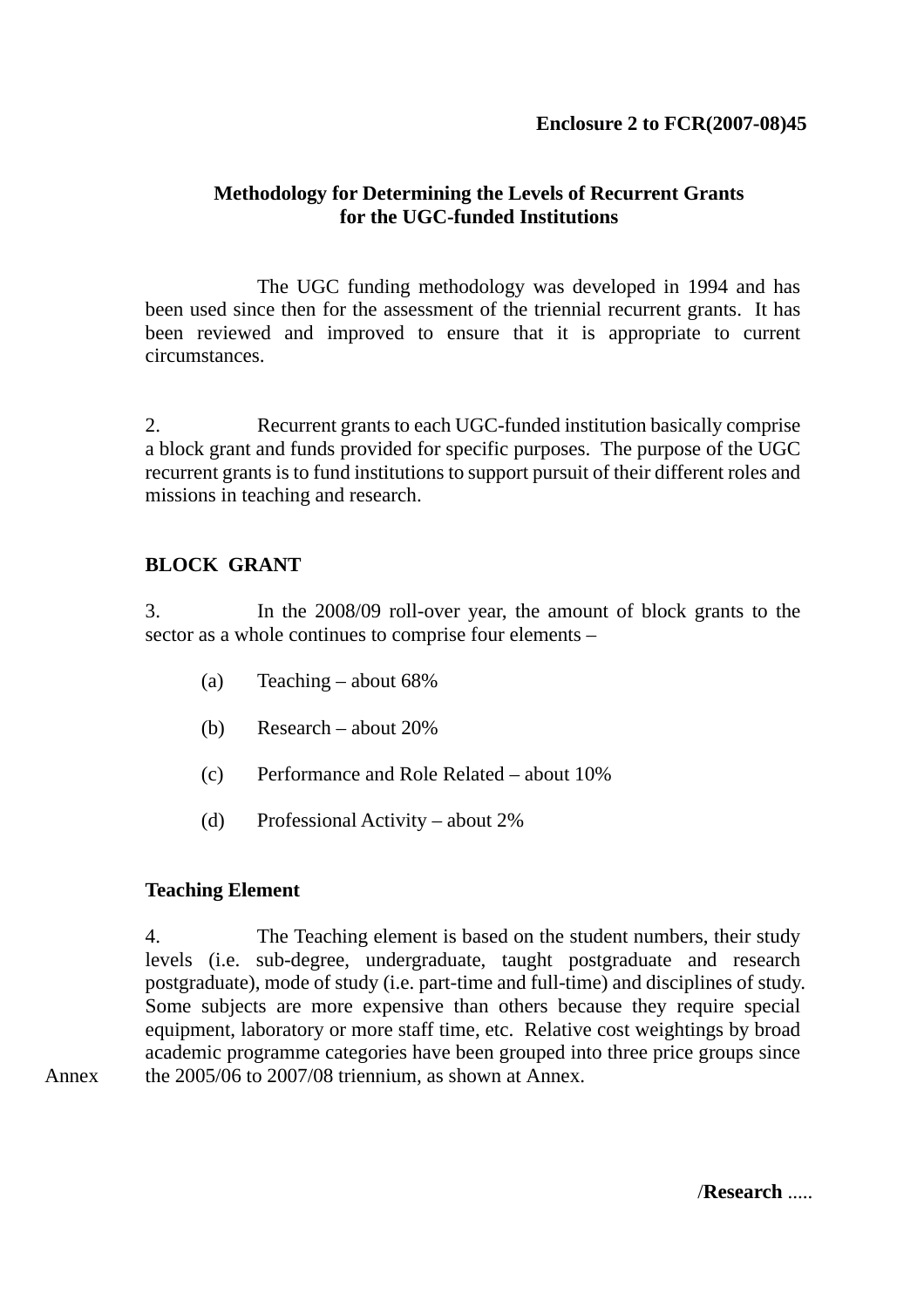#### **Research Element**

5. The Research element is primarily related to the number of active researchers and the cost of research in respective fields. The number of active researchers was identified in the Research Assessment Exercise last conducted in 2006, which assessed the research performance of different institutions and different disciplines within an institution. In arriving at the recommended amount, the UGC Secretariat has used a formula together with the expert advice from UGC Members, to ensure that all institutions, which have improved their research performance, have the ability to continue on that path.

#### **Performance and Role Related Element**

6. Funding related to this element has taken cognizance of institutions' performance, and their performance against role. The funding for the 2005-08 triennium was based on the results of the Performance and Role-related Funding Scheme (PRFS) conducted by a UGC Assessment Panel in 2004. While the UGC did not conduct a specific PRFS exercise for 2008/09, the UGC did have in mind the performance and roles of different institutions when it determined the grant for the 2008/09 roll-over year. The UGC continues to value and will make reference to the performance and roles and missions of institutions in the future.

#### **Professional Activity Element**

7. This element of funding is associated with professional (non-research) activities which should be undertaken by all members of academic staff. It is calculated based on the total number of academic staff.

### **Allocation of Block Grant within Institutions**

8. The above-mentioned methodology only serves as a basis for determining the block grant allocation to the UGC-funded institutions. Once allocations are approved, institutions have a high degree of freedom and responsibility for determining the best use of the resources vested in them.

### **FUNDS FOR SPECIFIC PURPOSES**

9. For the 2008/09 roll-over year, the UGC recommended to disburse the following grants for achieving various purposes that are considered to be important to the development of the local higher education sector –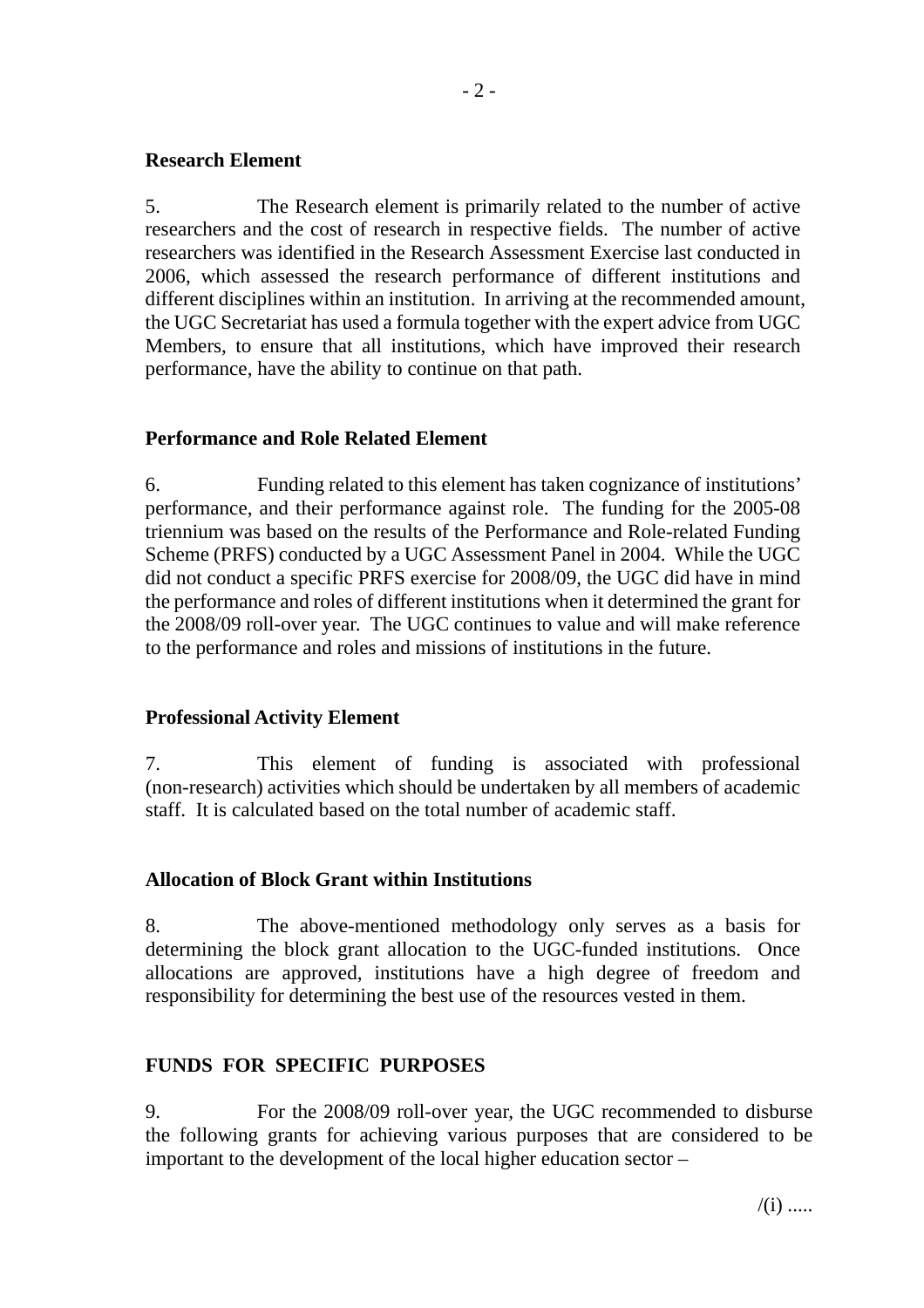(i) Earmarked Research Grant (ERG)

The ERG is allocated from the UGC to the Research Grants Council (RGC) for supporting various academic research activities (mostly research projects on a competitive basis) of UGC-funded institutions.

(ii) Teaching Development Grant (TDG)

The TDGs have been allocated to institutions since 1994/95. The main purposes of the Grant are to encourage institutions to adopt innovative approaches to teaching, improve the quality of the learning environment and underline the UGC's recognition and strong support for teaching and learning which are central to the roles and missions of all institutions.

(iii) Language Enhancement Grant (LEG)

The purpose of the LEGs is to support institutions to organise programmes to enhance the proficiency of students in both English and Chinese languages. Such programmes come in different forms: some are offered to all students compulsorily to form a basis for more advanced learning, others are designed for specific disciplines to meet the needs of different professions. There are also courses to equip students with specific skills in writing or speaking to prepare them for their future careers, as well as workshops and summer courses to provide students with a more flexible and innovative environment to brush up their language abilities.

(iv) Research Development Fund (RDF)

The RDF is mainly used for supporting research development activities, such as provision of 450 additional research postgraduate places starting from the 2005-08 triennium and to fund significant research projects, including Areas of Excellence (AoE) projects<sup>Note</sup>.

(v) Additional Senior Year Places for Articulation Purpose

Funding has been set aside for the provision of additional senior year places starting from the 2006/07 academic year, on top of the 1 680 places already provided in the 2005-08 triennium.

 $/(vi)$  .....

Note AoE projects are funded by the AoE Scheme. The Scheme provides support to research projects which are recognised internationally as of equal status to their peers in the same subject areas, and justify the additional investment in staff time and resources, as well as facilities and activities, which would place them among world leaders.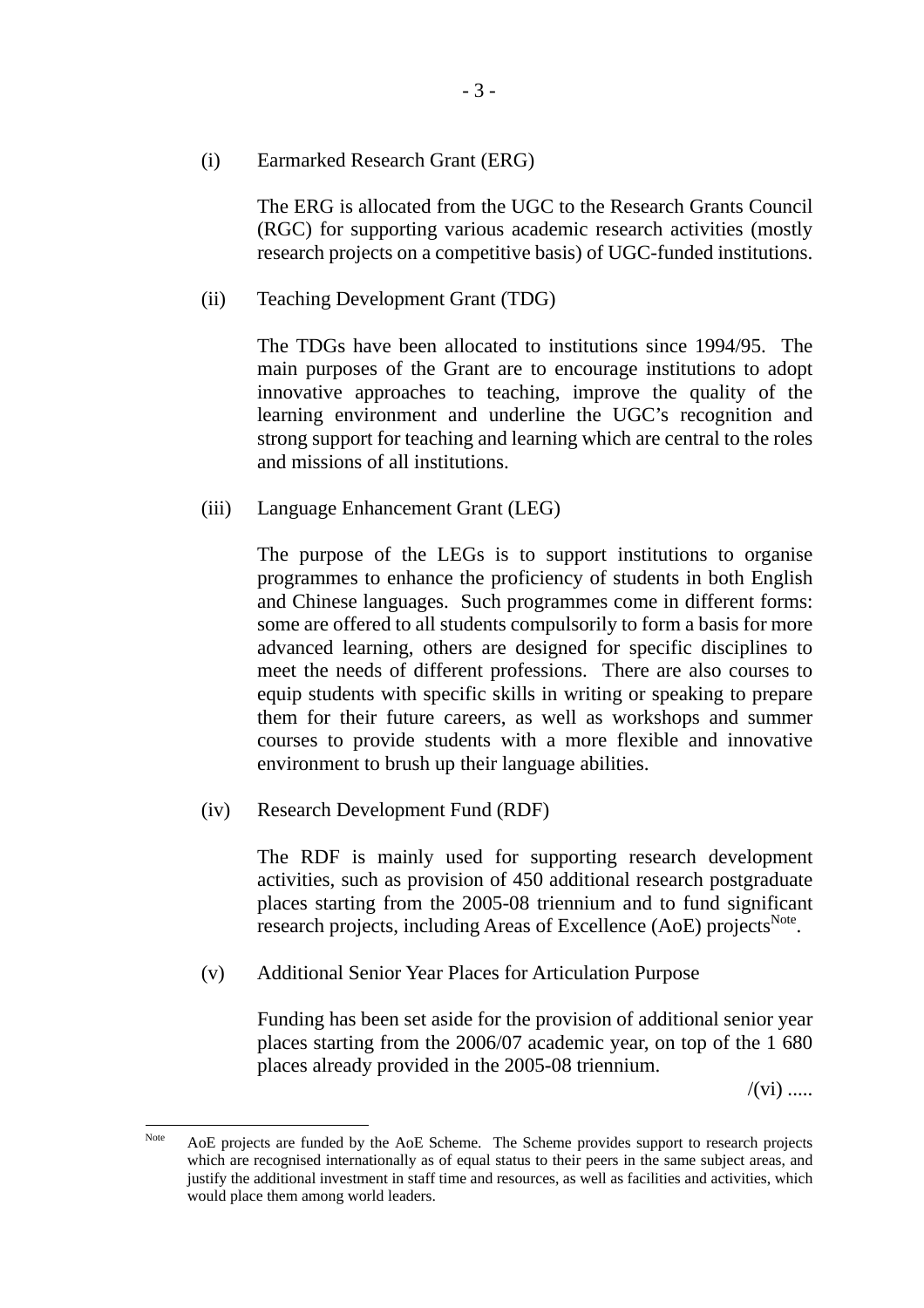(vi) Central Allocation Vote

The Central Allocation Vote is to meet expenditure incurred for sector-wide and cross-institutional activities, to meet costs of institutional advancement projects, to support new teaching and learning quality initiatives which are outside the ambit of the RGC and AoE Scheme, and to meet unforeseen funding requirements during a triennium / roll-over year.

(vii) Others

There are a number of other small extra formulaic adjustments relating to specific activities of institutions that the UGC has endorsed.

------------------------------------